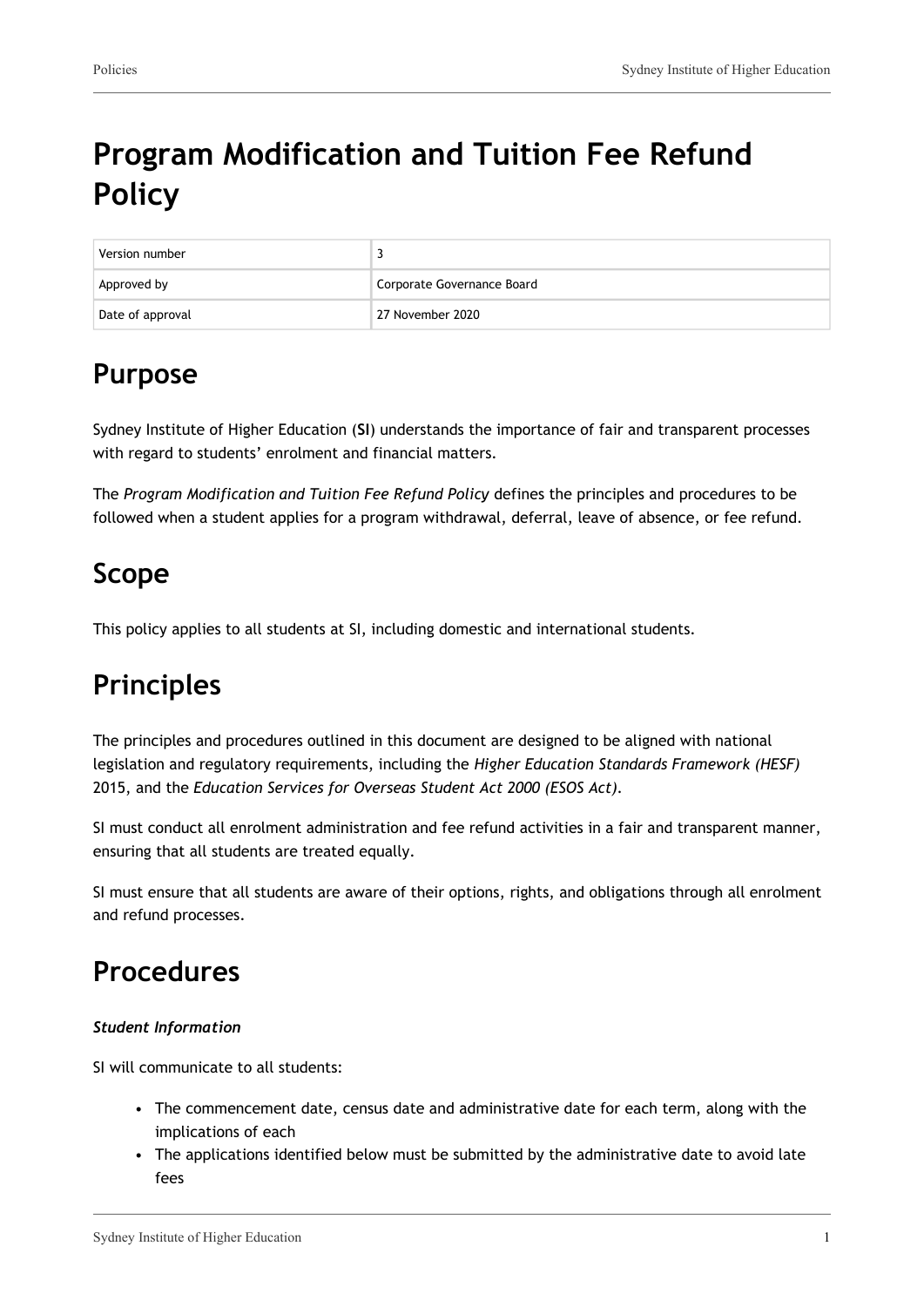- The availability of application forms for enrolment/refund matters online or through student support/administrative staff at SI
- The availability of this policy on the SI website
- Student complaints and appeals processes, including the condition that SI cannot alter a student's enrolment during the complaint or appeals process.

#### *Deferral*

Students are permitted to defer the commencement of their studies for up to 12 months. Students must submit deferral requests through Student Administration Coordinator. Students are automatically reenrolled at the end of the deferral period and are not required to re-apply for a place of study within their program.

Full details as to the circumstances when a student may defer the commencement of their studies are listed in the *Enrolment Policy*.

#### *Leave of Absence*

Students may apply for a leave of absence under extenuating circumstances that are negatively impacting their studies. A leave of absence may be granted for up to 12 months. This can be done through the Student Administration Coordinator. Students are automatically re-enrolled at the end of the leave of absence and are not required to re-apply to the program.

Full details as to the circumstances when a student may apply for leave or intermission of studies are listed in the *Enrolment Policy*.

#### *Change of Enrolment*

After enrolling, students may modify their program by withdrawing from a unit, enrolling in an additional unit, or changing the term in which they commence a unit. This can be done through the Student Administration Coordinator.

Students are advised to change their enrolment before the Commencement Date in order to avoid being charged a fee for late changes to their enrolment.

Full details as to the circumstances when a student may change their enrolment are listed in the *Enrolment Policy*.

#### *Program Withdrawal*

Students who wish to withdraw from a program at SI are strongly encouraged to speak with the Program Director and/or a relevant student support officer in order to discuss their reason for withdrawal and future plans.

Students may apply to Student Administration Coordinator to withdraw from their program.

Full details as to the circumstances when a student may withdraw from their course or unit are listed in the *Enrolment Policy*.

Students are not guaranteed a place in the program from which they have withdrawn. If they wish to be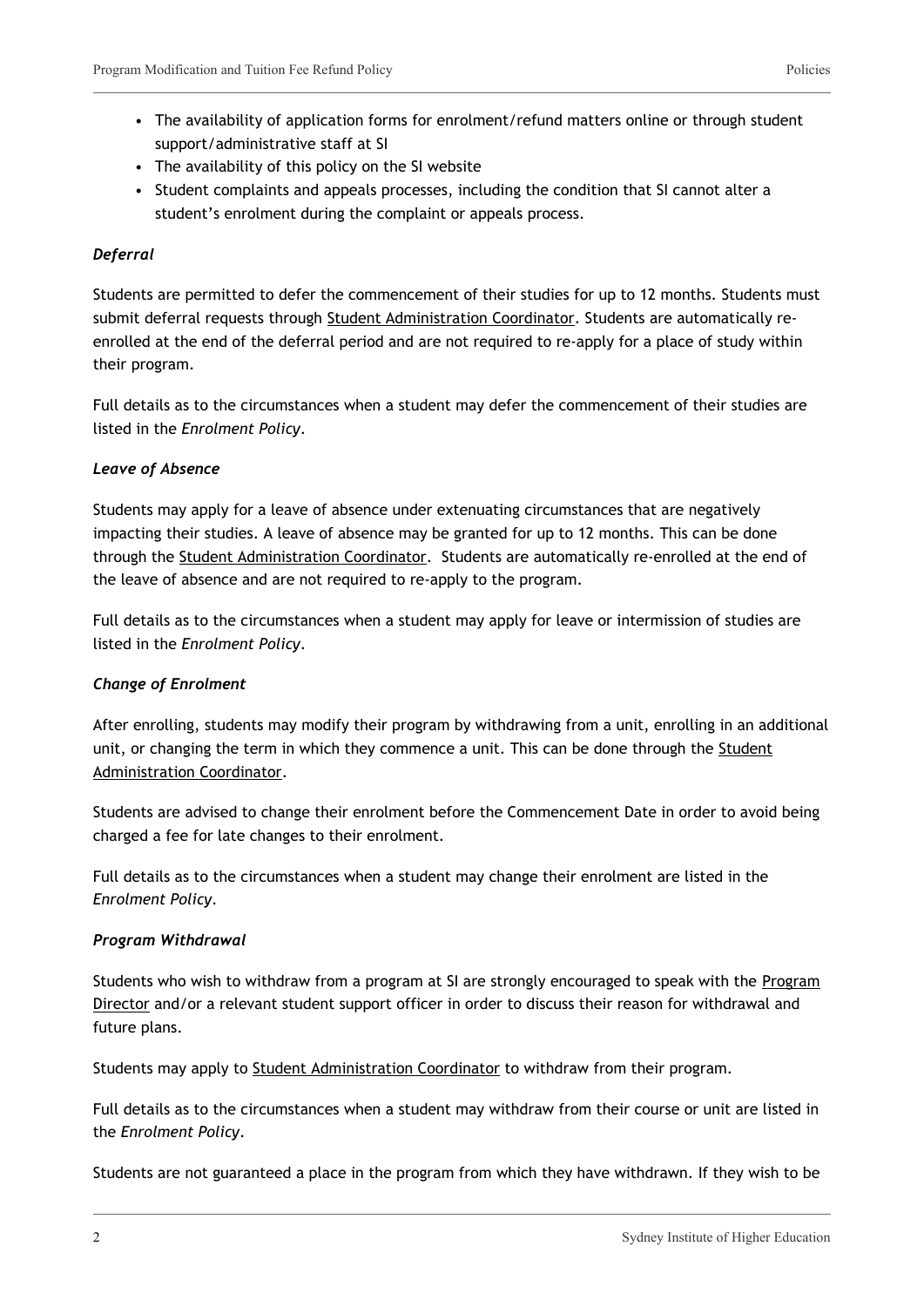re-admitted in future, they must go through the program application and admissions process.

#### *International Students*

All procedures defined above are available to international students, however, international students must remain aware of their visa conditions and the effect that program modification may have on their enrolment and consequent visa requirements. SI must take into account the impact of an international student's application on their visa when evaluating applications.

SI will only grant program deferrals and leaves of absence and impose temporary suspensions on serious grounds such as compelling or compassionate circumstances.

SI recognises its obligation to report any changes to the enrolment details of an international student through the Provider Registration and International Student Management System (**PRISMS**) system.

Full details are provided in the *Enrolment Policy, Monitoring Academic Program Progress* and *Procedures for Monitoring Program Progress of International Students*.

## **Refund of Fees**

### *Principles relating to refunds*

All refund requests will be considered by SI having regard the principles outlined in the *Higher Education Support Act 2003 (HESA),* the *Higher Education Standards Framework (Threshold Standards) 2015, the Education Services for Overseas Students Act 2000 (Cth)* (ESOS Act) and related regulations, legislative instruments and standards.

Any decision may by SI regarding a refund does not affect the rights of the student to take action under the Australian Consumer Law if the Australian Consumer Law applies.

General rules applicable to all refunds:

- 1. When seeking refunds, students must complete and submit a Refund Request Form available on the SI website.
- 2. Refunds will only be paid after cleared funds are received in the SI bank account.
- 3. Outstanding debts owed by the student to SI will be deducted from any refund prior to payment.
- 4. All refund payments will be accompanied by a statement setting out any amounts that have been deducted from the refund.
- 5. If payments have been made by credit card, any applicable credit card surcharge will be retained by SI and not refunded.
- 6. Where a refund is payable, the refund is made in Australian dollars, within 28 calendar days from the date the student submits a Refund Request Form.

### *Provider default by SI*

Under section 46A of the *ESOS Act* where SI defaults, in relation to an overseas student or intending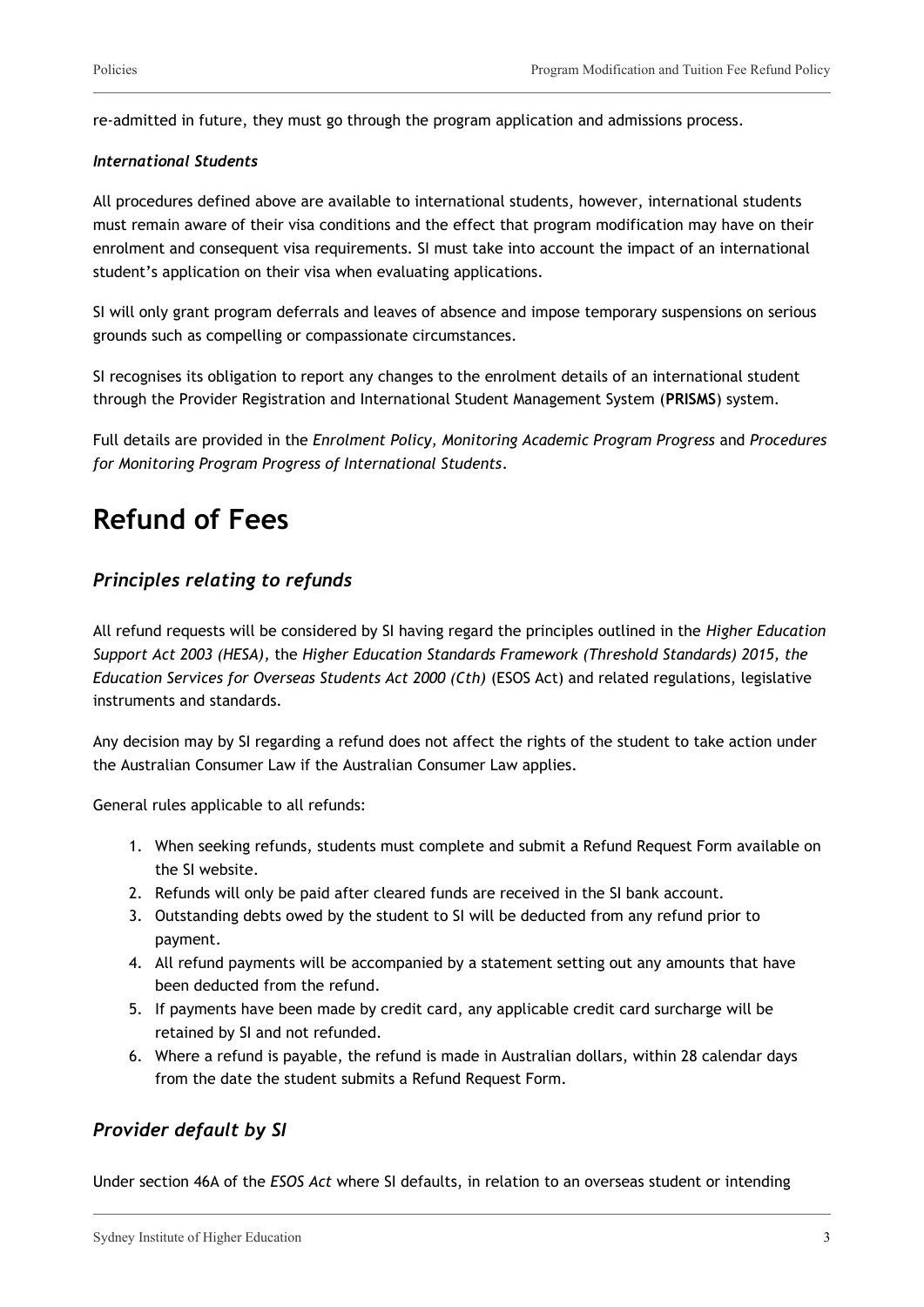overseas student and a course at a location, if:

(a) the provider fails to start providing the program to the student at the location on the agreed starting day; or

(b) after the program starts but before it is completed, it ceases to be provided to the student at the location; and the student has not withdrawn from the program before the default day.

Where SI defaults, it will either:

(a) arrange for the student to be offered a place in an alternate program at SI's expense; or

(b) pay a refund as provided under the policy.

The student may elect whether to accept the offer of an alternative program or to obtain a refund.

Where there is a default by SI, applications are not required for refunds, which will be paid within 14 calendar working days of the agreed starting date or the date on which the course ceases to be provided.

### *Full tuition fee refunds*

Full tuition fee refunds are payable if:

1. SI is unable to provide the academic program offered and the student does not wish to undertake an alternate program at SI's expense.

2. The offer of enrolment is withdrawn by SI for reasons other than incorrect or incomplete information supplied by the student (or the student's agent) at the time and the student does not wish to undertake an alternate program at SI's expense.

3. An Australian visa application is refused before the Commencement Date of the program. Refund of all fees minus the lesser of an administrative charge of 5% of one term's tuition fees, or \$500. Students must submit a Refund Request Form and supply evidence of their visa refusal to SI.

4. Approval of an Australian visa is delayed for reasons beyond the student's control resulting in the student being unable to commence the program in which they have accepted an offer of a place. Refund of all fees minus the lesser of an administrative charge of 5% of one term's tuition fees, or \$500. Students must submit a Refund Request Form and supply evidence that their visa has been delayed for reasons beyond their control.

5. Where the student gives SI written notice to withdraw more than 28 calendar days before the Commencement Date.

If SI is unable to provide a refund or place the student in an alternative program, then, under Division 3, the Tuition Protection Services, TPS Director will provide the student with options for a suitable alternative program (if any such programs are available). SI will notify, in writing, the TPS Director of the default within 3 business days of the default occurring. SI will also notify, in writing, the students to whom the default has affected.

### *Partial Tuition Fee Refunds*

Where a student fails to commence, discontinues or withdraws from a program, SI may provide a partial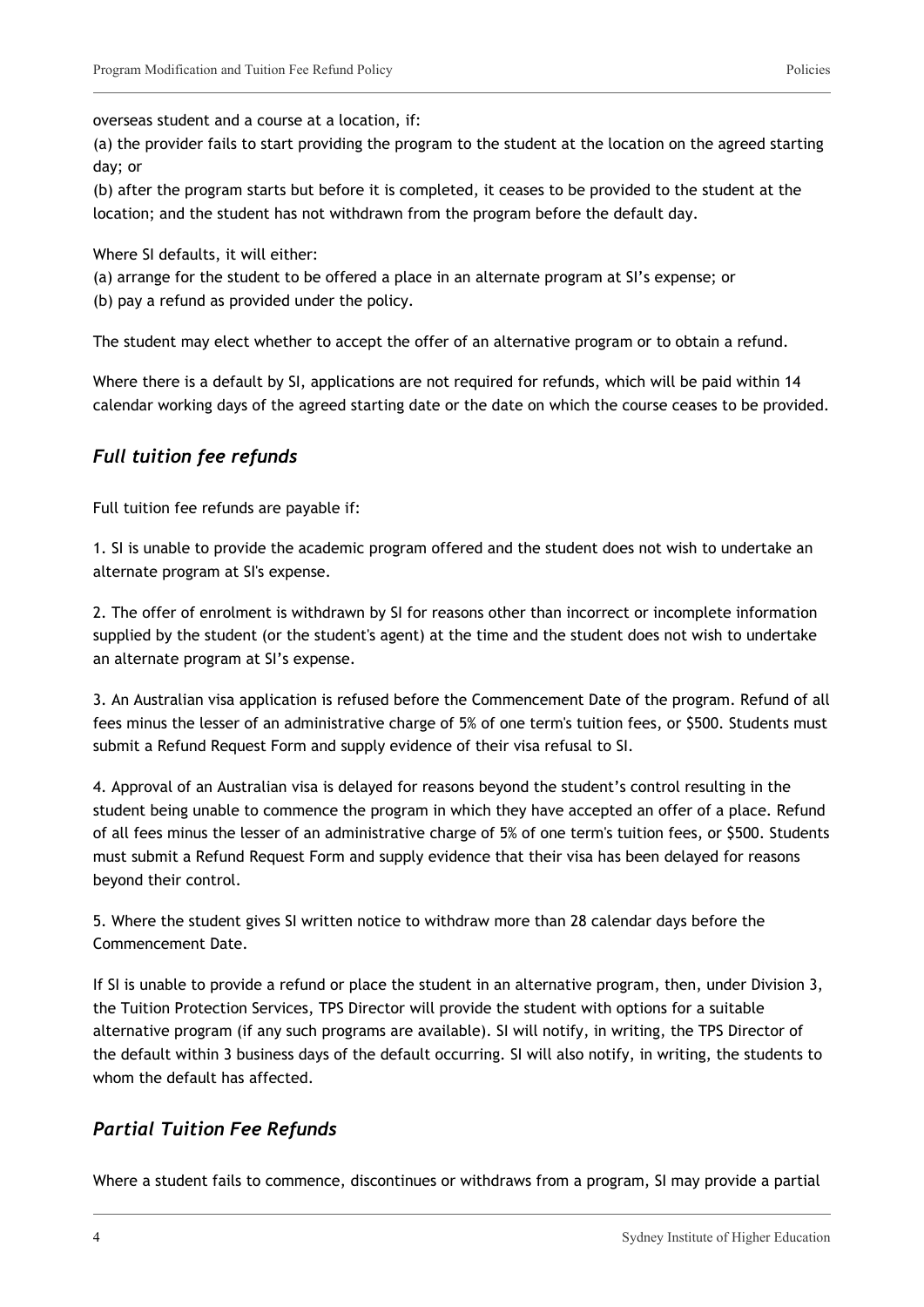tuition fee refund within 28 calendar days from the date the student submits a Refund Request Form. The amount of the tuition fee refund, if any, will be calculated as follows:

- 1. Where the student gives SI written notice to withdraw 28 calendar days or less from the Commencement Date, SI will refund 70% of students commencing term's tuition fees and the remainder of any unused tuition fees for future terms that have been paid in advance.
- 2. Where the student gives SI written notice to withdraw, fails to commence or discontinues after the Commencement Date but before the Census Date, SI will refund 50% of students commencing term's tuition fees and the remainder of any unused tuition fees for future terms that have been paid in advance.

For more information please refer to the *Enrolment Policy*.

### *No Tuition Fee Refunds*

Where the student gives SI written notice to withdraw, fails to commence or discontinues after the Census Date, SI will not refund any of the students commencing term's tuition fees. However, SI will refund the remainder of any unused tuition fees for future terms that have been paid in advance.

Where SI cancels the student's enrolment after the census date, SI will not refund any of the students commencing term's tuition fees. However, SI will refund the remainder of any unused tuition fees for future terms that have been paid in advance.

### *Fraudulent actions of the student*

SI will not refund any of the students commencing term's tuition fees where the student (or the student's agent) has provided fraudulent information to SI including:

1. making a material misrepresentation at any time when applying for enrolment to a program or when satisfying any condition of enrolment,

2. failing to disclose to SI a fact or circumstance material to SI's decision to enrol the student into a program,

3. obtaining or accepting an offer of enrolment or a conditional offer of enrolment on the basis that any prior educational qualification, English langue test result or other evidence required by SI to make an offer was obtained wholly or partly by fraud, academic misconduct or other dishonesty and results in SI withdrawing an offer or cancelling the student's enrolment.

### *Failure to obtain the necessary visa or travel documents*

Where an Australian visa application is refused or is delayed for reasons beyond the student's control resulting in the student being unable to commence the program, the student may be eligible for a full tuition fee refund (see above).

However, SI will not refund any of the commencing term's tuition fees were an Australian visa application is refused or delayed due to: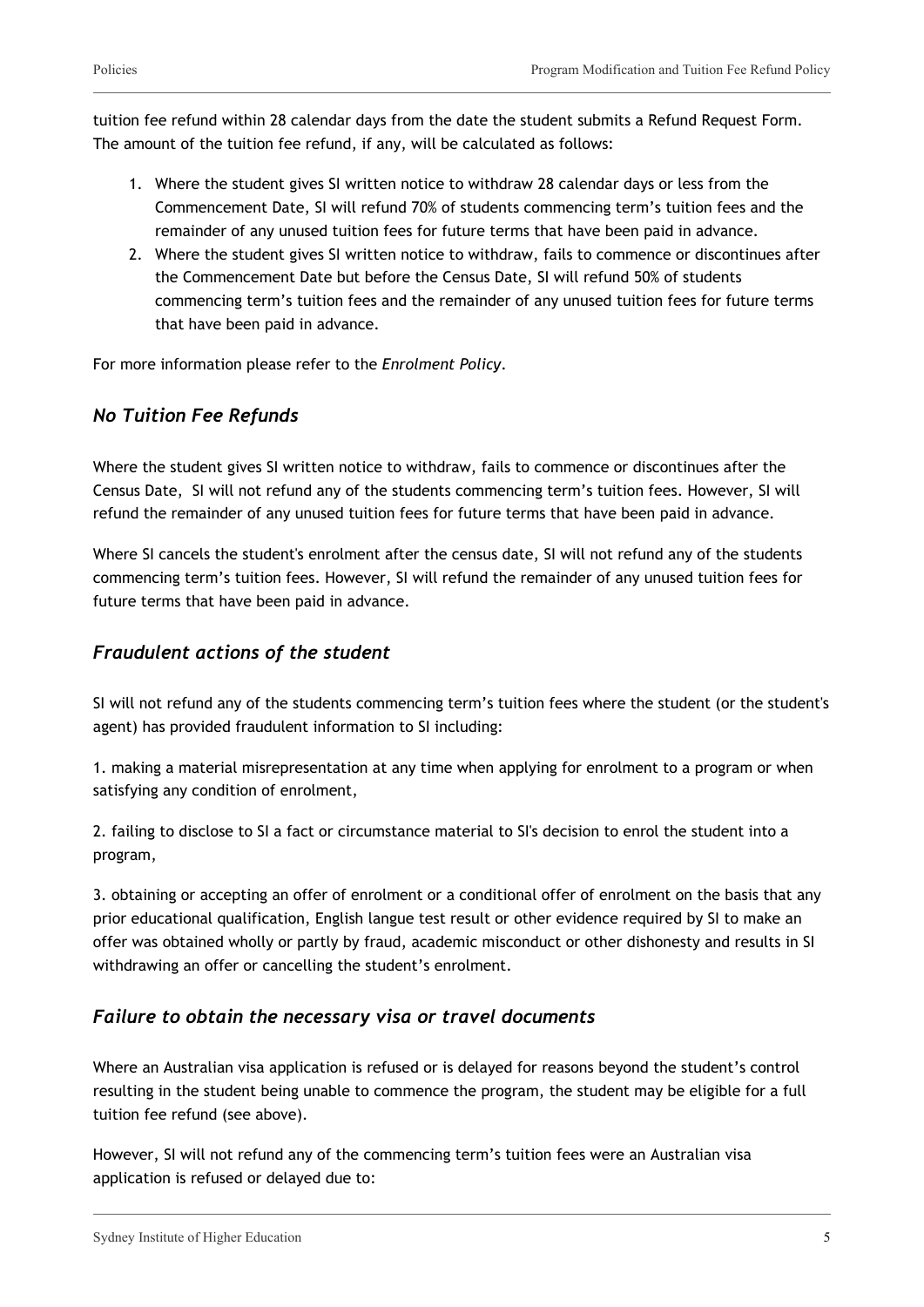- failure on the part of the student (or the student's agent) to provide any required documentation to the Department of Home Affairs (DHA) in a timely manner,
- the student providing fraudulent documents or misleading information to the Department of Home Affairs (DHA), or
- the student failing to respond to any reasonable request from the Department of Home Affairs (DHA) that would be necessary for the issuance of the Australian visa.

### *Deferral of Studies*

Where a student, upon after accepting an offer of enrolment, gives written notice prior to the Census Date of their intention to defer their place in the program to the next available intake, all tuition fees will be transferred to the next available intake. The next available intake will be the following term. An offer of enrolment may be deferred for up to 12 months. If after deferring a student gives written notice to withdraw from a program, fails to commence or discontinues, a refund will be processed in accordance with the timeframes and circumstances relevant to the date of the original deferral.

Full details of fees and refund amounts available are listed in the *Schedule of Fees*

#### *Record Keeping*

It is Student Administration Coordinator's responsibility to ensure that each student's records must include all details of any program modification or tuition refunds they have received in their time at SI.

## **Policy Implementation and Monitoring**

The *Corporate Governance Board* delegates responsibility for the day-to-day implementation of this policy to Provost, in liaison with Program Directors where relevant.

The *Corporate Governance Board*, in accordance with the *Compliance Calendar*, will review all periodic reports from relevant committees and staff members.

Additionally, the *Corporate Governance Board* will review all relevant student complaints, concerns raised by staff members, and instances of student or staff misconduct on an ongoing basis.

The *Corporate Governance Board* must ensure that findings from these monitoring activities are taken into account in planning, quality assurance and improvement processes.

### **Definitions**

**Administrative date:** The latest date for students to complete enrolment at SI, after which late enrolment fees may be charged.

**Census date:** The latest date that students may withdraw from a program without academic penalty.

**Commencement Date**: the Monday of the first teaching week for the student's commencing term.

**Deferral:** Postponing the commencement of study.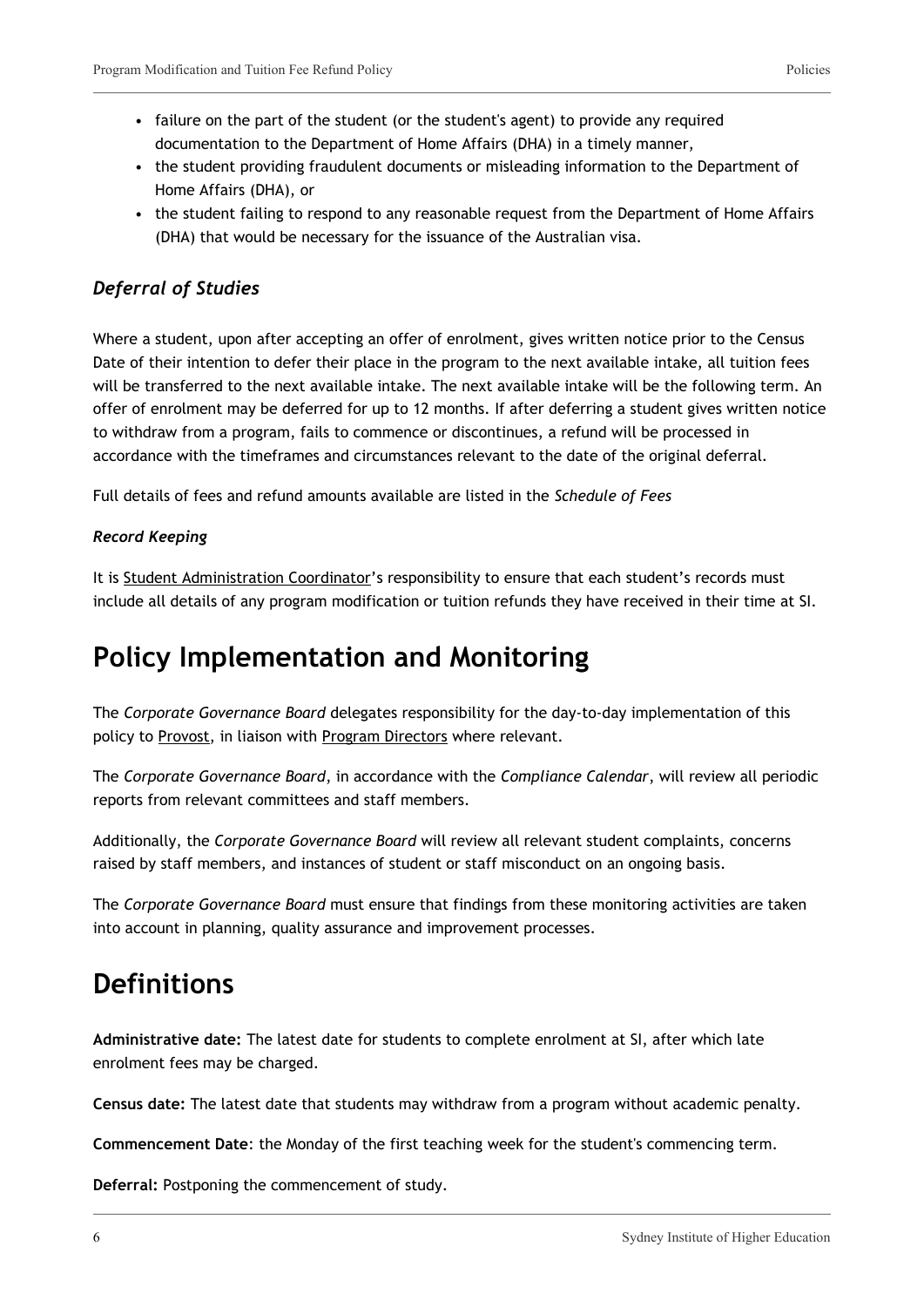**Department of Education and Training:** a department of the Government of Australia that is responsible for national policies and programs ensuring the quality and accessibility of early childcare and childhood education, school education, higher education, vocational education and training, international education and research.

*Education Services for Overseas Student Act 2000 (ESOS Act)***:** Australian federal legislation establishing legislative requirements and standards for the quality assurance of education and training institutions offering programs to international students who are in Australia on a student visa.

**Leave of Absence:** Time granted by SI for a student to take time off study without academic penalty

**Provider Registration and International Student Management System (PRISMS):** a system operated by the Australian Government Department of Education and Training that enables CRICOS-registered higher education providers to confirm and report changes to the enrolment of international students.

**Withdrawal:** Un-enrolling from a program or unit

## **Review schedule**

This policy will be reviewed by the *Corporate Governance Board* every three years.

| Version History |                            |                |                                                  |                   |  |
|-----------------|----------------------------|----------------|--------------------------------------------------|-------------------|--|
| Version number: | Approved by:               | Approval date: | Revision notes:                                  | Next review date: |  |
|                 | Corporate Governance Board | 05/02/2018     |                                                  | 5/2/2021          |  |
|                 | Corporate Governance Board | 29/07/2020     | Revision to comply<br>with National Code<br>2018 | 29/07/2023        |  |
|                 | Corporate Governance Board | 27/11/2020     | revision refund<br>provisions                    | 27/11/2023        |  |

| ▲ Related Documents |                                                                      |  |
|---------------------|----------------------------------------------------------------------|--|
| $\rightarrow$       | Data and Records Integrity Policy                                    |  |
| ☞                   | <b>Enrolment Policy</b>                                              |  |
| $\bullet$           | Information For Students Policy                                      |  |
| ☞                   | Monitoring Academic Progress Policy                                  |  |
| ☞                   | Program Discontinuation Policy                                       |  |
| $\bullet$           | Procedures for Monitoring Program Progress of International Students |  |
| ☞                   | Schedule of Fees                                                     |  |
| ☞                   | Corporate Governance Board - Terms of Reference                      |  |
| ☞                   | Program Director - Business                                          |  |